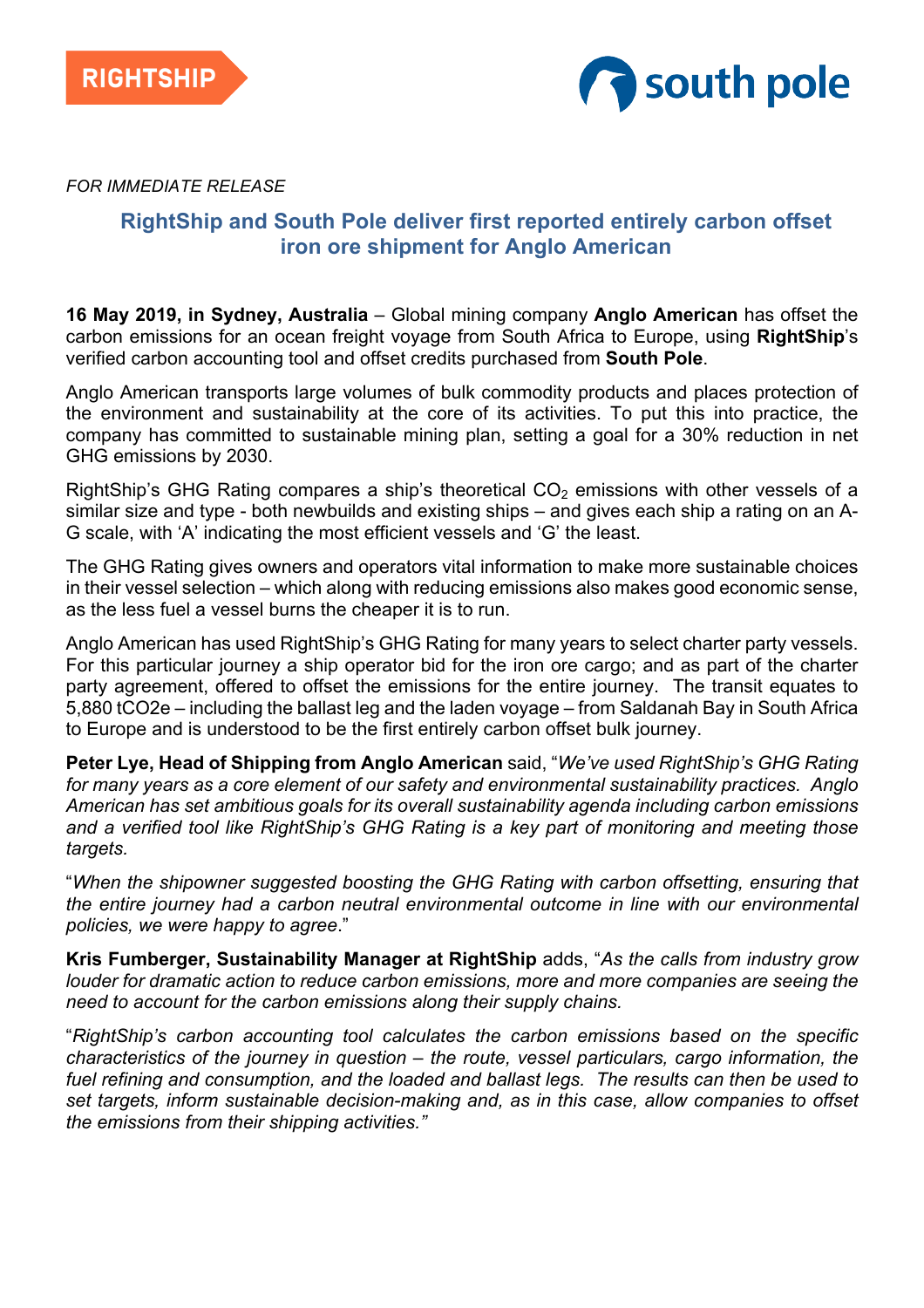The carbon credits purchased to offset this journey will support South Pole's Gunung Salak Geothermal Energy project in Indonesia. The project has helped to upgrade the capacity of a geothermal plant, enabling it to generate more clean electricity from the same source of geothermal steam thanks to modified turbines and steam gas ejectors. As a result, the Gunung Salak project mitigates approximately 113,000 tonnes of carbon dioxide equivalent emissions and supplies over 213,000 MWh of clean energy to the local grid each year.

**Jay van Rijn, Senior Carbon & Energy Manager, South Pole** said, "*Climate change is real and affecting business every day. To address this, South Pole collaborates upstream with suppliers, downstream with customers and across sectors to deliver solutions to our shared sustainability, carbon and energy challenges. Taking steps like this, to carbon offset an entire bulk journey, is a key action in addressing the scale and urgency of climate change*".

**###**

# **Notes to editors:**

• More information about the Gunung Salak Geothermal Energy project can be found here.

# **About RightShip**

- Established in 2001, RightShip is the world's leading maritime risk management and environmental assessment organisation, with almost 300 customers and over 3,000 users of their predictive online vetting platform, RightShip Qi.
- RightShip's Greenhouse Gas Emissions Rating (GHG Rating) enables customers to include the growing importance of supply-chain carbon emissions in their vessel selection process. Providing instant comparison of the  $CO<sub>2</sub>$  efficiency of over 76,000 vessels, the GHG Rating is now used as a vessel selection tool for one in every five ships chartered, equating to over 2 billion DWT per annum.
- The GHG Rating is housed in the organisation's comprehensive online risk management platform RightShip Qi. Qi brings all the benefits of big data and predictive analytics to enhance maritime risk and environmental management, providing users with sophisticated, real-time vetting insights and enhanced reporting capabilities.
- RightShip has three equal equity shareholders: BHP Billiton, Rio Tinto and Cargill.

www.rightship.com

## **About Anglo American**

Anglo American is a leading global mining company and our products are the essential ingredients in almost every aspect of modern life. Our portfolio of world-class competitive mining operations and undeveloped resources provides the metals and minerals that enable a cleaner, more electrified world and that meet the fast growing consumer-driven demands of the world's developed and maturing economies. With our people at the heart of our business, we use innovative practices and the latest technologies to discover new resources and mine,